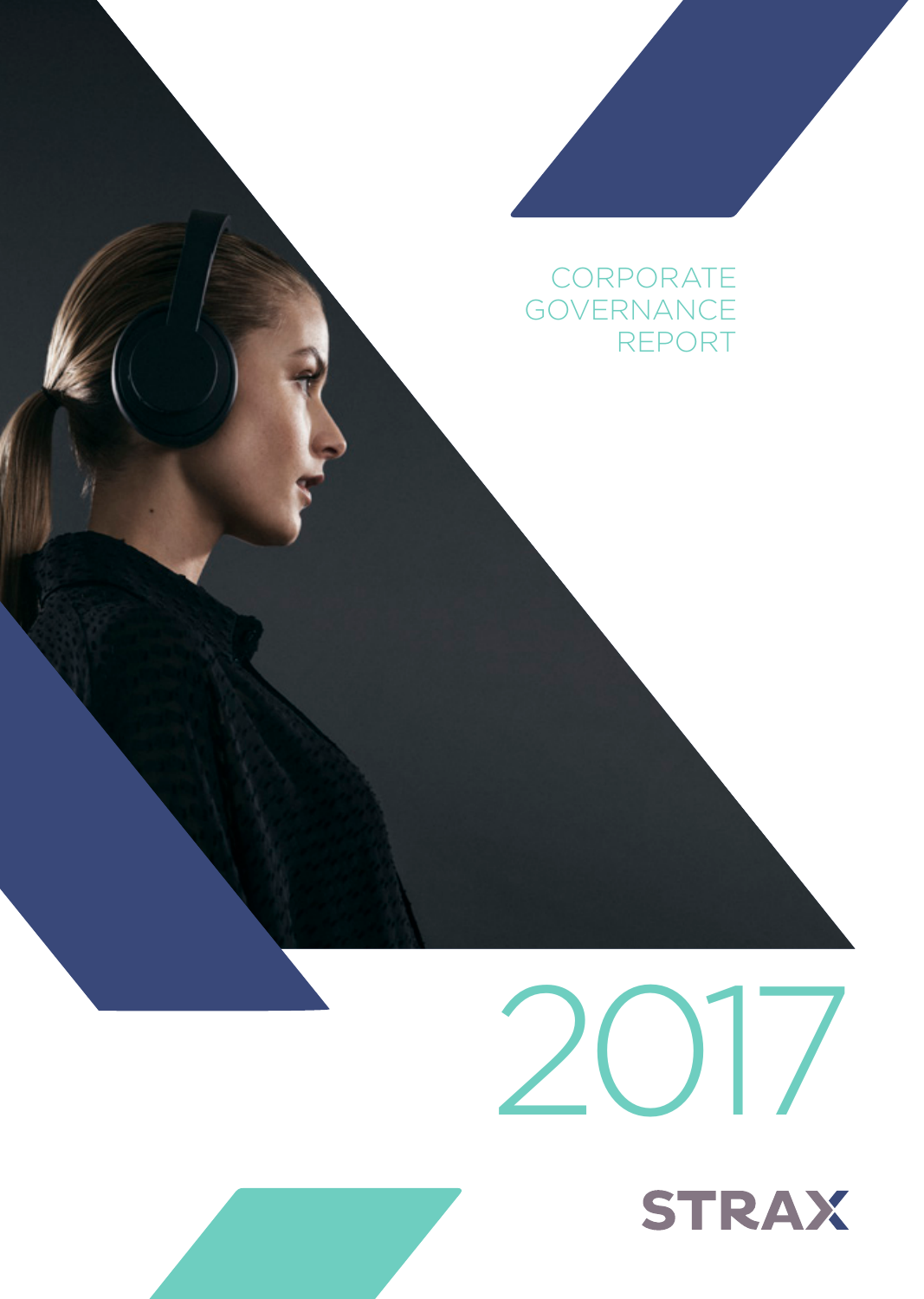# CORPORATE GOVERNANCE REPORT

Corporate governance defines the decision-making systems and structure through which owners directly or indirectly control a company. Good corporate governance means that effective decision-making processes are defined and are characterized by openness towards company owners so that they can monitor how the company develops.

STRAX belongs to the category of companies that applies the Swedish Code of Corporate Governance from July 1, 2008. In accordance with the Code, STRAX is hereby presenting its Corporate Governance Report, explaining how corporate governance work has been conducted at STRAX during the financial year 2017. The report has been subject to review by the STRAX auditor. The auditors report is on page 108.

#### **STRAX operations**

STRAX is a market-leading global company specializing in mobile accessories and connected devices. STRAX has built a House of Brands to complement its value-added customer-specific solutions and services.

STRAX House of Brands includes proprietary brands: XQISIT, GEAR4, Urbanista, THOR, avo+, FLAVR, Eule and licensed brands: adidas and bugatti.

In addition STRAX represents over 40 major mobile accessory brands. STRAX sells into all key channels ranging from telecom operators, mass merchants and consumer electronics to lifestyle retailers and direct to consumers online.

STRAX was founded in Miami and Hong Kong in 1995 and has since grown across the world. Today, STRAX has over 200 employees across 13 countries with its operational HQ and logistics center based in Germany. STRAX is listed on the Nasdaq Stockholm Stock Exchange.

#### **Corporate governance at STRAX**

STRAX corporate governance practices are primarily regulated by Swedish legislation, in particular the Swedish Companies Act, the Swedish Code of Corporate Governance and the Nasdaq Stockholm Rule Book for Issuers. Furthermore, STRAX follows the resolutions laid out in the STRAX Articles of Association.

In addition to legislation, regulations and recommendations, the company's Articles of Association constitute a central document for the company's governance. The Articles of Association establish, for example, the company's name, where the Board is registered, the focus of STRAX operations and information concerning share capital.

The company's highest decision-authority is the Annual General Meeting (AGM), at which STRAX shareholders exercise their influence over the business. The AGM is convened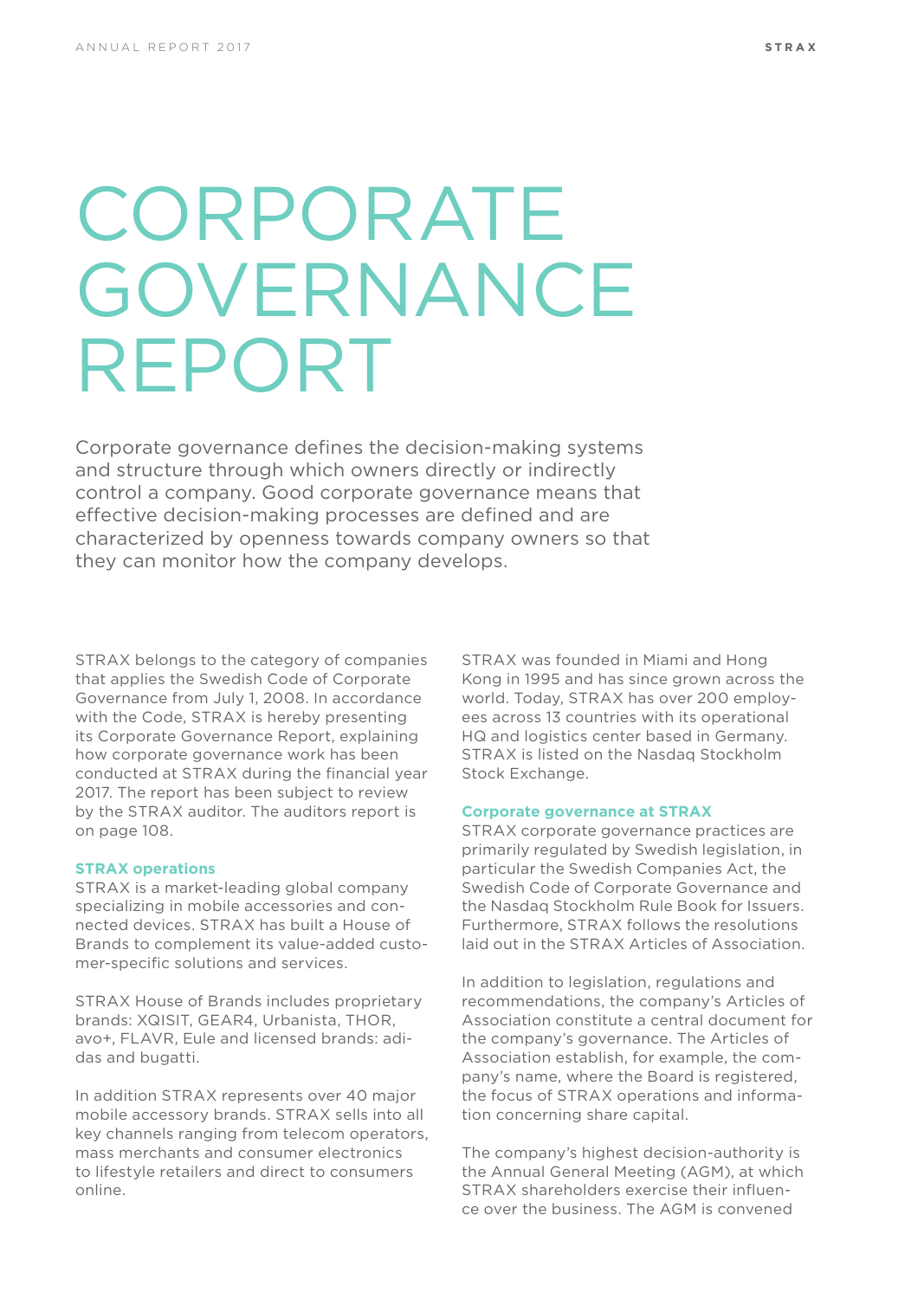no less than once a year to decide how the Nomination Committee is to be appointed, among other matters. The Nomination Committee proposes, for example, the composition of the Board for resolution by the AGM. On behalf of STRAX owners the Board oversees management of the company. STRAX Board is headed by Chairman Bertil Villard. The Board appoints the company's CEO, who is responsible for the day-to-day management of the company in accordance with directions from the Board. The division of responsibilities between the Board and the CEO is detailed clearly in instructions and procedural plans that have been approved by the Board.

Internal policies and guidelines constitute important control documents in all parts of the company, since they clarify responsibilities and powers of authorization in particular areas, such as information security, compliance and risk.

External auditors, appointed by the AGM for a mandate period of one year, audit the Board's and the CEO's administration of the company, as well as the company's financial reports.

Information about STRAX corporate governance is published and updated on a regular basis on the company's website (www.strax. com).

#### **Annual General Meeting**

STRAX AGM is held in Stockholm during the first half of the year. The time and venue of the meeting are announced publicly no later than to coincide with the release of the company's third-quarter report. At this time, shareholders are also informed about their right to have issues addressed at the AGM and the deadline for submitting requests to this effect to the company so that such business may be included in the notice to the AGM.

The AGM notice is published no earlier than six weeks and no later than four weeks before the date of the AGM. The notice includes information on how to register in order to participate and vote in the AGM, as well as an itemized agenda listing the matters that are to be addressed at the AGM, the proposed disposition of earnings and the key content of other proposals being addressed at the meeting. Shareholders or their appointed proxies are entitled to vote for the full number of shares that they own or represent.

The business of the AGM is to report on the company's development over the past financial year and to make decisions on a number of central issues, such as changes to the company's Articles of Association, the election of auditors, discharging the Board from liability for the financial year, remuneration for the Board and auditors, approval of the Board for the period up to the next AGM and the approval of remuneration guidelines for Senior Executives.

STRAX 2017 AGM was held on May 23, 2017 at the offices of Advokatfirman Vinge in Stockholm. The meeting was attended by seven shareholders, representing 57.68 percent of the number of outstanding shares and votes. At the AGM, shareholders voted to discharge the Board and Managing Director from liability for the 2016 financial year.

STRAX 2018 AGM is planned for May 24, 2018 at the offices of Advokatfirman Vinge in Stockholm. Shareholders have had the opportunity to deliver their proposals on issues they wish to be addressed at the meeting to the Chairman of the Board of STRAX, as well as the opportunity to deliver proposed nominations to the Nomination Committee. Information about the AGM is available on STRAX website (www.strax.com).

Presence, votes and capital represented at five previous AGMs

| Year | Percentage of capital and votes |
|------|---------------------------------|
| 2017 | 57.68 %                         |
| 2016 | 72.04%                          |
| 2015 | 52.66%                          |
| 2014 | 63.73%                          |
| 2013 | 61.41%                          |

Further information on presence, votes and capital represented can be found on page 40.

#### **Nomination committee**

The AGM decides how the Nomination Committee will be appointed. At the 2017 AGM it was decided that STRAX shall have a Nomination Committee consisting of one representative from each of the three shareholders or groups of shareholders controlling the largest number of votes, plus the Chairman of the Board. The composition of the Nomination Committee is based on the register of recorded shareholders from Euroclear Sweden AB as of the last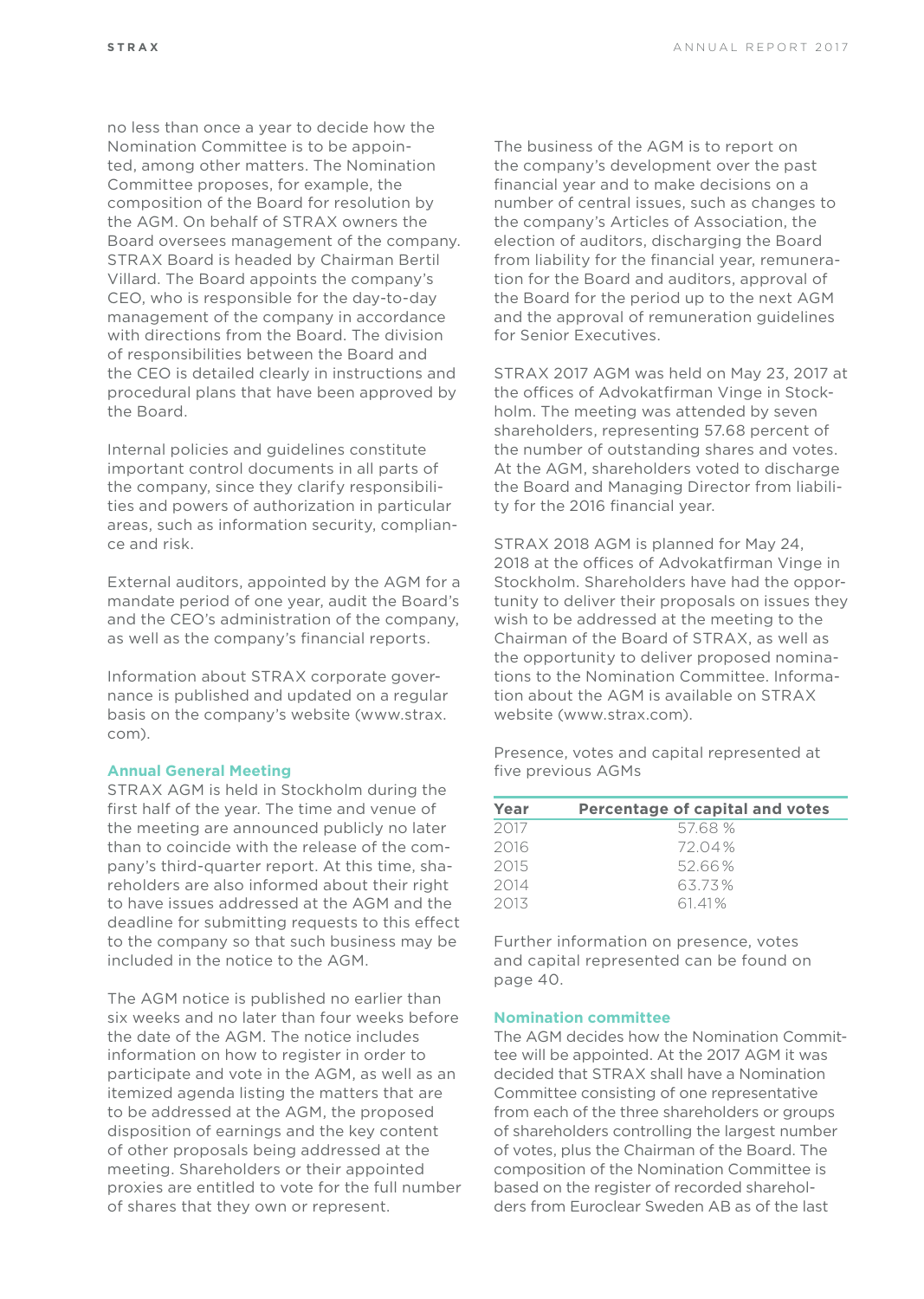business day in August 2017 and other reliable shareholder information that has been provided to the company at such time. The Nomination Committee consists of Bertil Villard in his capacity as Chairman, shareholders Gudmundur Palmason, Ingvi T.Tomasson, and Per Åhlgren representing GoMobile Nu AB.

The role of the Nomination Committee is to prepare and present proposals for submission to the 2018 AGM regarding the following: Board and Chairman of the Board, Board remuneration apportioned among the Chairman and other Board members, auditor, audit fees and proposals for rules concerning the nomination process for the 2019 AGM.

#### **Diversity**

STRAX believes workplace diversity contributes to the divergence and exchange of ideas, which is critical to STRAX innovation process and contributes to a healthy management environment. STRAX has a zero-tolerance policy for all forms of discrimination and harassment. We are committed to provide an inclusive and welcoming environment at all levels in the company and for all parties engaged in one way or another in doing business with STRAX. For more information on diversity and equality we make reference to the sustainability report on page 49.

The Chairman of the Board of Directors conduct a yearly evaluation of the work within

| <b>Name</b>                   | <b>Position</b>           | Elected | Independent<br>in relation<br>to the<br>company<br>and<br>management | Independent<br>in relation<br>to larger<br>share-<br>holders | Share-<br>holding <sup>(1)</sup> | <b>Present Percent</b> |      |
|-------------------------------|---------------------------|---------|----------------------------------------------------------------------|--------------------------------------------------------------|----------------------------------|------------------------|------|
| Bertil Villard                | Chairman                  | 2003    | Yes                                                                  | Yes                                                          | 406 670                          | (12/13)                | 92%  |
| Gudmundur<br>Palmason         | Board Member/ 2016<br>CEO |         | No                                                                   | No                                                           | 31 398 031                       | (13/13)                | 100% |
| Ingvi T.<br>Tomasson          | Board Member              | 2016    | No.                                                                  | No                                                           | 31 198 079                       | (13/13)                | 100% |
| Michel Bracké                 | Board Member              | 2016    | Yes                                                                  | Yes                                                          | 10 000                           | (13/13)                | 100% |
| Anders Lönnavist Board Member |                           | -2000   | Yes                                                                  | Yes                                                          | 1294663                          | (13/13)                | 100% |

#### **Independence of Board members, presence, etc.**

#### **Work of the Board of Directors**

| February 22, 2017 | Year-end Report 2016, Budget 2017                                                               |
|-------------------|-------------------------------------------------------------------------------------------------|
| March 16, 2017    | Compensation and incentive structure                                                            |
| April 20, 2017    | Notice to the Annual General Meeting                                                            |
| April 25, 2017    | Annual report 2016, Strategic, tactical & operational review                                    |
| April 28, 2017    | Audit review 2016                                                                               |
| May 2, 2017       | Approval Annual report 2016                                                                     |
| May 22, 2017      | Q1 2017 Interim report                                                                          |
| May 23, 2017      | AGM: Statutory board meeting                                                                    |
| August 22, 2017   | Q2 2017 Interim report, Strategic, tactical & operational review, Mandate/Acquisitions          |
| November 27, 2017 | Q3 2017 Interim report                                                                          |
| December 5, 2017  | Financial & Audit 2017, Strategic, tactical & operational review, Employee<br>option allocation |
| December 12, 2017 | Issue of new shares in kind, partial payment acquisition of TLF                                 |
| December 12, 2017 | Allotment of shares                                                                             |

 $0$  Where relevant, including shares held by family members and holdings through companies as at December 31, 2017.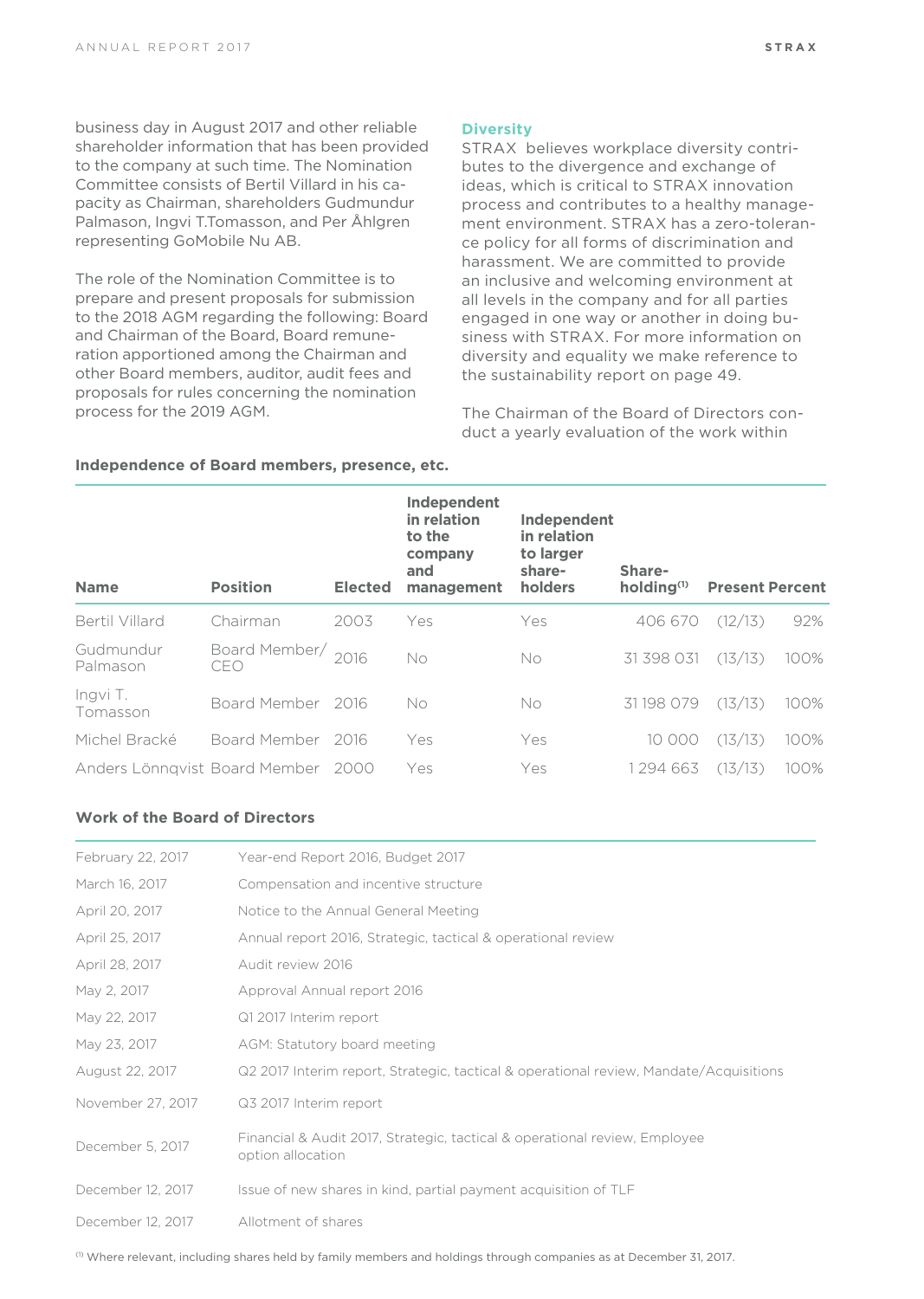the Board of Directors. The outcome of this survey is shared with the Nomination Committee to give insight in areas that can be strengthened. The Nomination Committee for the AGM 2018 has been focusing on strengthening "know how" in e-commerce, retail and HR, and the appointment of a female representative on the Board of considerable importance.

#### **Board of Directors**

The Board members are elected by the shareholders to serve a mandate period beginning at the AGM and ending at the close of the AGM the following year. There are no rules concerning the length of time a person may remain on the Board of Directors. Nominations are processed by the Nomination Committee.

STRAX current Board consists of five members elected by the AGM. The Chairman plans and leads the work of the Board of Directors. The CEO, Gudmundur Palmason is a member of the board and together with Ingvi T. Tomasson the only board members who work operatively in the day-to-day running of the company. The Board convened for thirteen meetings during 2017. Between meetings of the Board continuous contact has been maintained between the company, the Chairman of the Board and other Board members. Board members were also continuously provided with written information of importance regarding the company. STRAX Board complies and adopts a procedural plan for the Board every year, which includes the following stipulations:

- ▶ The Board of Directors shall meet at least five times a year;
- Members of the Board shall receive documentation regarding matters to be dealt with at Board meetings in good time prior to the meeting and be provided with a monthly report of the company's operations;
- In order to ensure that the Board maintains a dialogue with the auditors, the company's auditor shall participate in at least one board meeting annually and report on his or her observations from the annual auditing work.

The procedural plan also includes a description of matters to be dealt with at each board meeting and the specific resolutions to be passed at the statutory meeting. The procedural plan also provides instructions for the CEO. On behalf of shareholders, the Board of

Directors administers the company by establishing goals and strategies, evaluating the operational management and ensuring that systems are in place for monitoring and control of established goals.

Since the 2017 AGM, the Board of Directors has consisted of five members, Bertil Villard, Gudmundur Palmason, Ingvi T. Tomasson, Anders Lönnqvist and Michel Bracké. Bertil Villard was appointed Chairman by the AGM. More detailed information about Board members including age, education and other assignments is provided on pages 44-45.

#### **Audit related questions**

No Audit Committee is elected and audit related questions are addressed by the Board of Directors as a whole at the ordinary board meetings, which means no committee meetings have been held separately. During the auditor's review of the company's accounts, the CEO and any other member of management attending the meeting leaves the room to give the Board the opportunity for private deliberation with the auditor. In addition, all Board members have the possibility to contact the auditor directly.

#### **Remuneration related questions**

No Remuneration Committee is elected and remuneration related questions are addressed by the Board of Directors as a whole at the ordinary board meetings, which means no committee meetings have been held separately. It is therefore the Board of Directors who prepare and propose remuneration and other compensation concerning the CEO and other employees who report directly to the CEO.

#### **CEO**

The CEO, Gudmundur Palmason, is responsible for STRAX day-to-day operations. The CEO's responsibilities cover ongoing business activities including; personnel, finance and accounting issues, regular contact with the company's stakeholders (such as public authorities and the financial markets) and ensuring that the Board receives the information it needs to make well-founded decisions. The CEO reports to the Board.

#### **Auditors**

The company's auditors are appointed by the AGM annually. At the AGM in 2017, the registered firm of accountants KPMG AB was appointed, with authorized public accountant Mårten Asplund as head auditor. The task of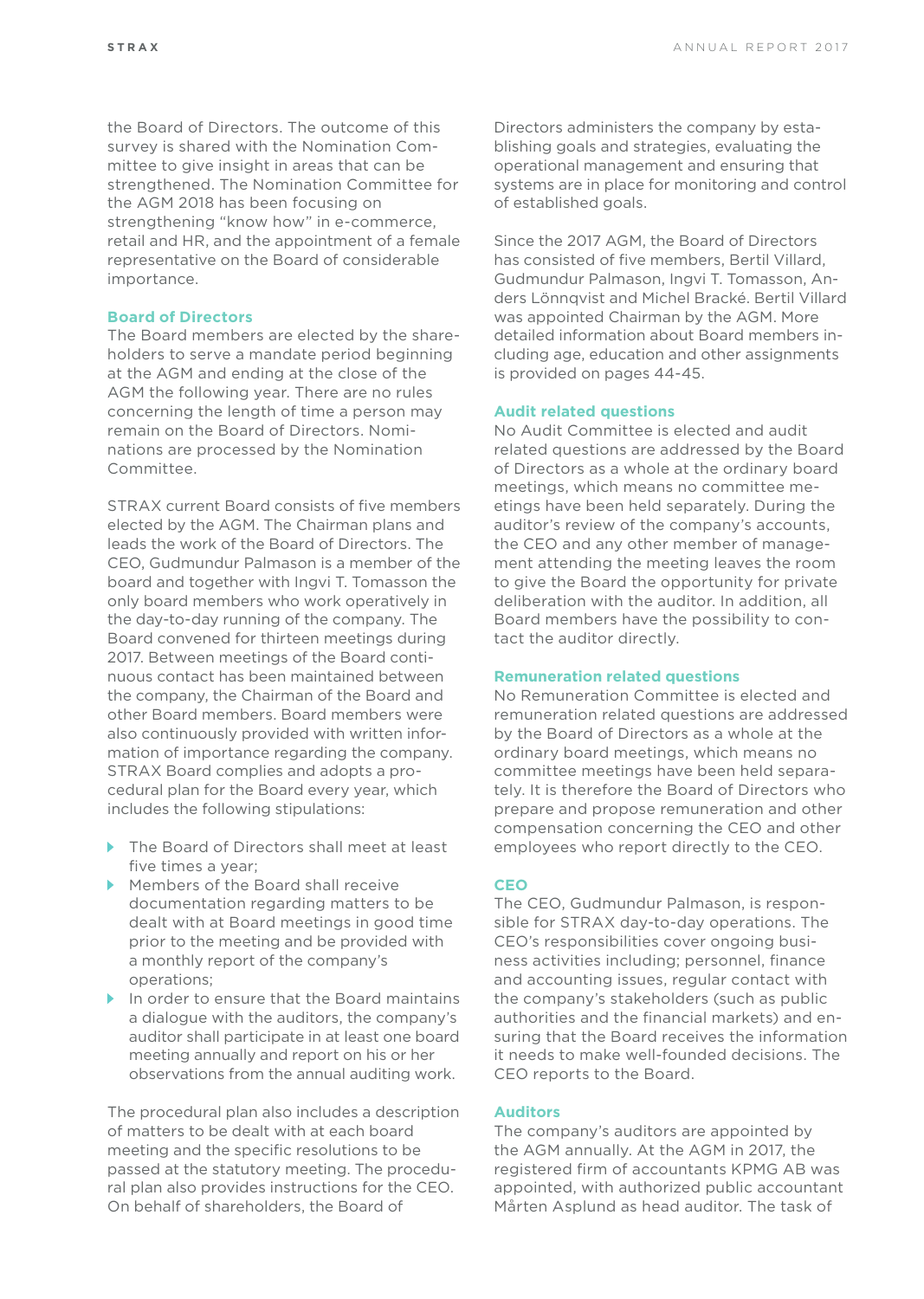the auditors is, on behalf of the shareholders, to audit the company's annual accounts, accounting records and the administration by the Board and CEO. The auditors also present an audit report to the AGM. The shareholders are welcome to put questions to the auditor at the AGM.

#### **Remuneration to the Board and senior management**

Remuneration to the Board for the coming year is decided each year by the AGM. The 2017 AGM approved the proposed guidelines for remuneration and other compensation for senior management. In order to achieve long-term solid growth in shareholder value, STRAX remuneration policy aims to offer total remuneration in line with the market to enable the right senior management and other personnel to be recruited and retained.

#### **Variable and share-based remuneration to key employees**

In addition to the fixed monthly salary STRAX offers variable-remuneration based on goals met tailored to the role of the individual. At the AGM in 2017 it was further decided to implement a share-based incentive program in the form of three-year warrants. Following the decision at the AGM this program was rolled out and assigned in 2017 and ultimately subscribed by a group of 48 key employees in January 2018. The warrants where not offered to the Board of Directors, however Gudmundur Palmason participated due to his capacity as CEO.

#### **Internal control with regard to financial reporting**

This report on internal controls is prepared in compliance with the Swedish Code of Corporate Governance and is thereby limited to internal controls in respect of financial reporting, internally with regard to the Board of Directors and externally in the form of interim reports, annual accounts and annual reports.

Pursuant to the Swedish Companies Act and the Swedish Code of Corporate Governance, the Board is responsible for the internal control. Internal control and risk management comprise a part of the Board's and management's governance and follow-up of business operations. Internal control is intended to ensure the appropriate and efficient management of operations, the reliability of financial reporting and compliance with laws, ordinances and internal regulations.

Internal control and risk management are an integral part of all processes at STRAX. The system of internal control and risk management with regard to financial reporting is designed to manage risks in the processes related to financial reporting and to achieve high reliability in external reporting.

#### **Control environment**

An effective control environment forms the foundation for the effectiveness of a company's internal control system. It is built on an organization with clear decision-ma-

#### **Overview of Corporate Governance**

The company's highest decision making authority is the Annual General Meeting. The AGM is convened no less than once a year and has a predetermined agenda published in the Articles of Association, as well as any other matters submitted by shareholders to be addressed at the meeting.

Main items on the AGM agenda include submission of the annual report and the auditors' audit report and report on the administration of the Board and CEO for the period encompassed by the annual report. The AGM determines whether or not to discharge of the members of the Board of Directors and the CEO from liability.

Prior to the AGM the Nomination Committee

prepares a proposal for the composition of the Board of Directors to serve a mandate period beginning at the AGM and ending at the close of the AGM the following year. The committee also proposes remuneration for the Chairman of the Board and other Board members. It is also the Nomination Committee's task, where appropriate, to propose auditors.

All shareholders or proxies present at the meeting having registered their participation as described in the notice have the right to vote for the full number of shares they own or represent. Shareholders also have the opportunity to put questions to the Board, CEO and Auditor.

The AGM elects a Board of Directors for a mandate period of one year. The Board appoints a CEO responsible for the day-to-day operations of the com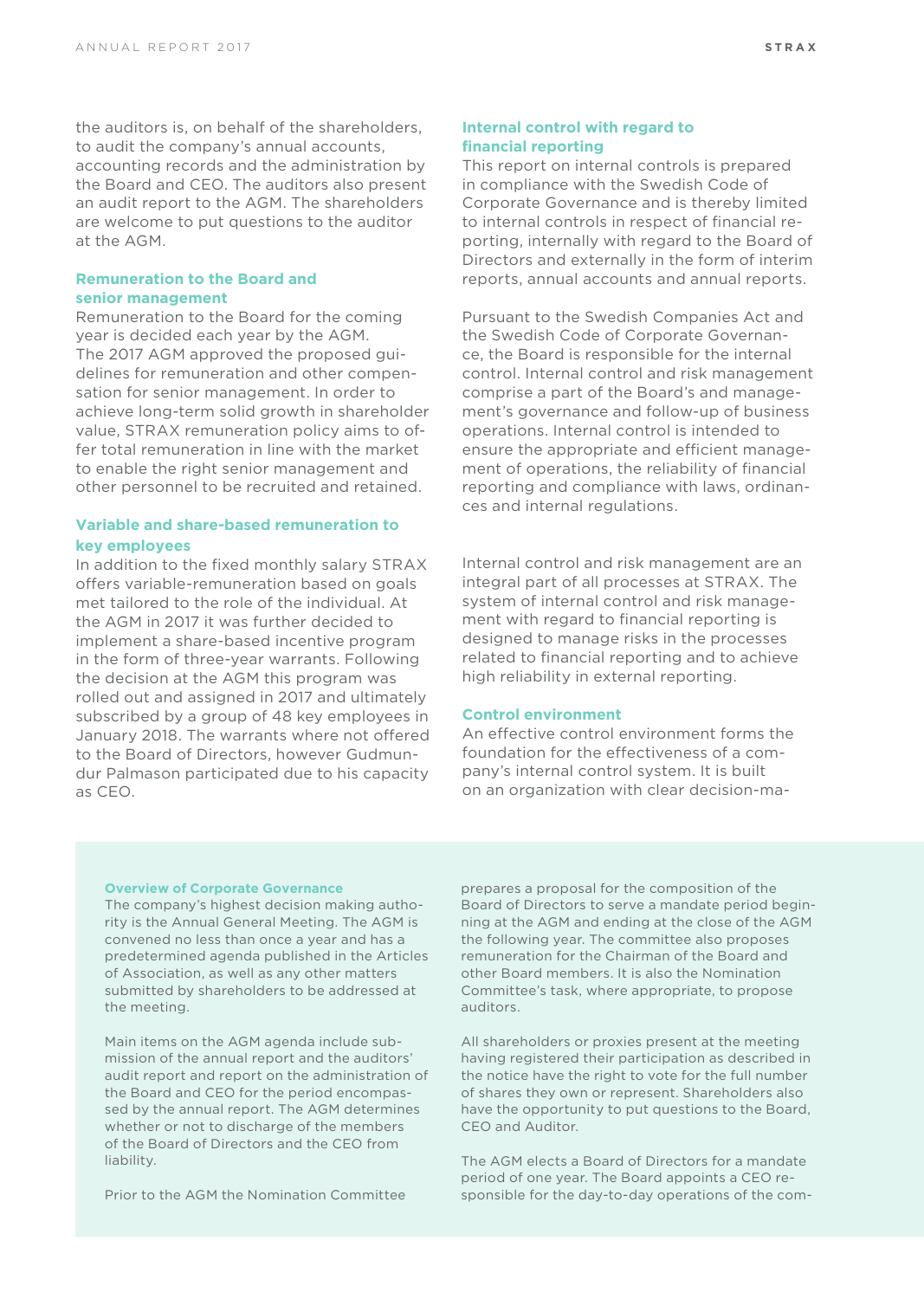king channels, powers of authorization and responsibilities that are defined by clear guidelines.

STRAX has policies, guidelines and detailed process descriptions for the various phases of each business flow, from transaction management to bookkeeping and the preparation of external reports, stipulating who is responsible for specific tasks. These governing documents are updated as needed to ensure they always reflect current legislation and regulations and changes in processes.

#### **Risk assessment**

Risk assessment, i.e. the identification and evaluation of the company's risks is an annual process at STRAX. Risk assessment is done in the form of self-evaluation and also includes establishing action plans to mitigate identified risks. The primary risks present in STRAX business activities are commercial risk, operative risk, financial risk relating to outstanding receivables, obsolete inventory and currency risk. Other risks that impact the company's financial operations are liquidity, interest rate and credit risk. The company is to some extent dependent on a key number of senior executives and other key personnel and consultants in order to run its operations, and is dependent on a functioning distribution chain, logistics and warehousing. A more detailed description of risks is available in Note 2, Risks.

#### **Control activities**

To ensure that the company's business is conducted efficiently and that financial reporting gives a true and fair picture at any one time, STRAX operations incorporate a number of control activities. These involve regular monitoring of risk exposure and monthly follow up of results, as well as regular monitoring of STRAX IT environment, security and functionality.

#### **Information and communication**

Guidelines are in place at STRAX to govern how financial information is communicated. One condition for accurate distribution of information is that effective procedures for information security must be in place.

#### **Follow-up**

Both the Board and management regularly follow up on the compliance and effectiveness of the ompany's internal control processes to ensure the quality of its processes. STRAX financial situation and strategy regarding the company's financial position are discussed at every board meeting. The company's internal controls are audited by external auditors and no internal audit is carried out due to the size of the company.

pany. The division of responsibilities between the Board and the CEO is clearly detailed in instructions and formal work plans that have been approved by the Board. The entire board is both the remuneration committee and audit committee which is why

questions in these areas are discussed at the regular meeting sessions.

The 2018 AGM will take place on May 24, 2018. More detailed information about the AGM is presented on page 120.